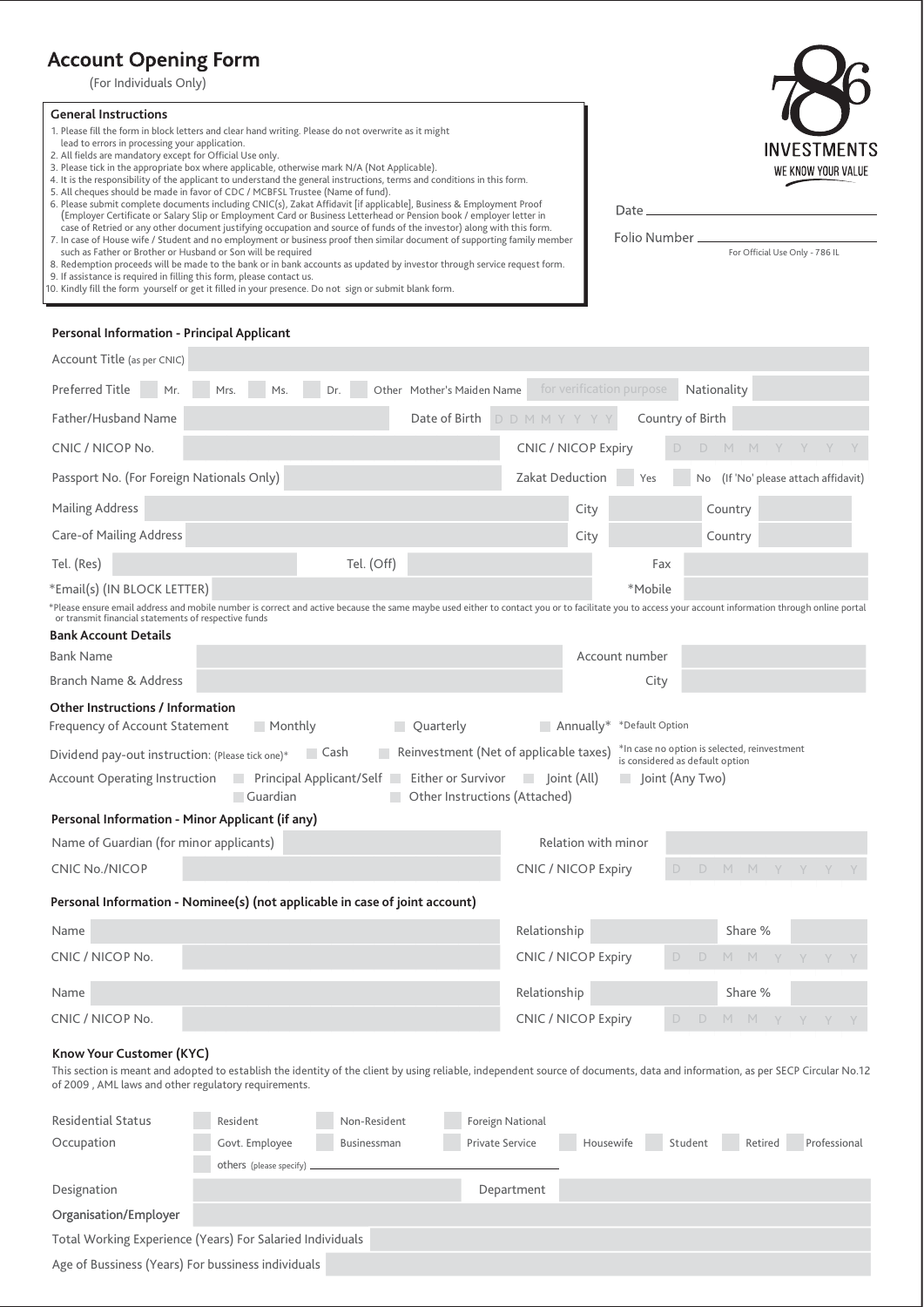| Education             | Undergraduate  | Graduate          | Post Graduate                               | Professional                       | Others                                                                                                   |
|-----------------------|----------------|-------------------|---------------------------------------------|------------------------------------|----------------------------------------------------------------------------------------------------------|
| <b>Marital Status</b> | Single         | Married           | No. of Dependants                           |                                    |                                                                                                          |
| Public Figure         | No.            |                   |                                             |                                    | Yes (includes Senior Government Officials, Senior Office Bearers of Public Sector Entities, Politicians) |
| Source of Funds       | Salary         |                   | Self-Owned/Family Business (Please specify) | Home Remittance                    |                                                                                                          |
|                       | Inheritance    | Stock/Investments |                                             | Other (Please Specify)             |                                                                                                          |
| Average Annual Income | Less than 250k |                   | 500k-1mn<br>250-500k                        | $\blacksquare$ 1-10 $\blacksquare$ | 10mn-100mn<br>Above 100mn                                                                                |
|                       |                |                   |                                             |                                    |                                                                                                          |
|                       |                |                   |                                             |                                    |                                                                                                          |

| Ultimately Beneficiary of the Investments |                                                                                 | Name of Ultimate Beneficiary                                                 |  |     |              |  |
|-------------------------------------------|---------------------------------------------------------------------------------|------------------------------------------------------------------------------|--|-----|--------------|--|
| (if different from the investor/nominee)  |                                                                                 | Relationship of Ultimate Beneficiary with Investor                           |  |     |              |  |
|                                           |                                                                                 | CNIC/NICOP/Passport No. of the Ultimate Beneficiary                          |  |     |              |  |
|                                           |                                                                                 | Copy of valid CNIC / Passport. NICOP of Ultimate Beneficiary (if applicable) |  |     |              |  |
|                                           |                                                                                 | Has any Financial Institution ever refused to open your account?             |  | No. | Yes(specify) |  |
| <b>KYC</b>                                | Do you deal high value items such as Gold, Silver, Diamond and Real Estate etc? |                                                                              |  |     | Yes(specify) |  |

# **Personal Information - Joint Applicant One**

| Name                       |                               |                                                                                                          | Relation with primary applicant |                   |              |         |  |
|----------------------------|-------------------------------|----------------------------------------------------------------------------------------------------------|---------------------------------|-------------------|--------------|---------|--|
| <b>CNIC No./NICOP</b>      |                               |                                                                                                          | <b>CNIC No./NICOP Expiry</b>    | D                 | D<br>$M$ $M$ | Y Y Y Y |  |
| Address                    |                               |                                                                                                          |                                 |                   |              |         |  |
| Tel. (Res)                 |                               | Tel. (Off)                                                                                               |                                 | Fax               |              |         |  |
| Email(s) (IN BLOCK LETTER) |                               |                                                                                                          |                                 | Mobile            |              |         |  |
| <b>Residential Status</b>  | Resident                      | Non-Resident                                                                                             | Foreign National                |                   |              |         |  |
| Profession                 | Govt. Employee                | Businessman                                                                                              | <b>Private Service</b>          | Housewife         | Student      | Retired |  |
|                            | Professional (please specify) |                                                                                                          |                                 |                   |              |         |  |
| Designation                |                               |                                                                                                          | Department                      |                   |              |         |  |
| Organisation/Employer      |                               |                                                                                                          |                                 |                   |              |         |  |
| Public Figure              | No.                           | Yes (includes Senior Government Officials, Senior Office Bearers of Public Sector Entities, Politicians) |                                 |                   |              |         |  |
| Source of Funds            | Salary                        | Self-Owned/Family Business (Please specify)                                                              |                                 | Home Remittance   |              |         |  |
|                            | Inheritance                   | Stock/Investments                                                                                        | Other (Please Specify)          |                   |              |         |  |
| <b>KYC</b>                 |                               | Has any Financial Institution ever refused to open your account?                                         |                                 | No.               | Yes(specify) |         |  |
|                            |                               | Do you deal high value items such as Gold, Silver, Diamond and Real Estate etc?                          |                                 | $\blacksquare$ No | Yes(specify) |         |  |

# **Personal Information - Joint Applicant Two**

| Name                       |                               |                                                                                                          |                              | Relation with primary applicant |         |              |         |  |
|----------------------------|-------------------------------|----------------------------------------------------------------------------------------------------------|------------------------------|---------------------------------|---------|--------------|---------|--|
| <b>CNIC No./NICOP</b>      |                               |                                                                                                          | <b>CNIC No./NICOP Expiry</b> |                                 | D.<br>D | MMYYY        |         |  |
| Address                    |                               |                                                                                                          |                              |                                 |         |              |         |  |
| Tel. (Res)                 |                               | Tel. (Off)                                                                                               |                              | Fax                             |         |              |         |  |
| Email(s) (IN BLOCK LETTER) |                               |                                                                                                          |                              | Mobile                          |         |              |         |  |
| <b>Residential Status</b>  | Resident                      | Non-Resident                                                                                             | Foreign National             |                                 |         |              |         |  |
| Profession                 | Govt. Employee                | Businessman                                                                                              | <b>Private Service</b>       | Housewife                       | Student |              | Retired |  |
|                            | Professional (please specify) |                                                                                                          |                              |                                 |         |              |         |  |
| Designation                |                               |                                                                                                          | Department                   |                                 |         |              |         |  |
| Organisation/Employer      |                               |                                                                                                          |                              |                                 |         |              |         |  |
| Public Figure              | No.                           | Yes (includes Senior Government Officials, Senior Office Bearers of Public Sector Entities, Politicians) |                              |                                 |         |              |         |  |
| Source of Funds            | Salary                        | Self-Owned/Family Business (Please specify)                                                              |                              | Home Remittance                 |         |              |         |  |
|                            | Inheritance                   | Stock/Investments                                                                                        | Other (Please Specify)       |                                 |         |              |         |  |
|                            |                               | Has any Financial Institution ever refused to open your account?                                         |                              | No.                             |         | Yes(specify) |         |  |
| <b>KYC</b>                 |                               | Do you deal high value items such as Gold, Silver, Diamond and Real Estate etc?                          |                              | $\blacksquare$ No               |         | Yes(specify) |         |  |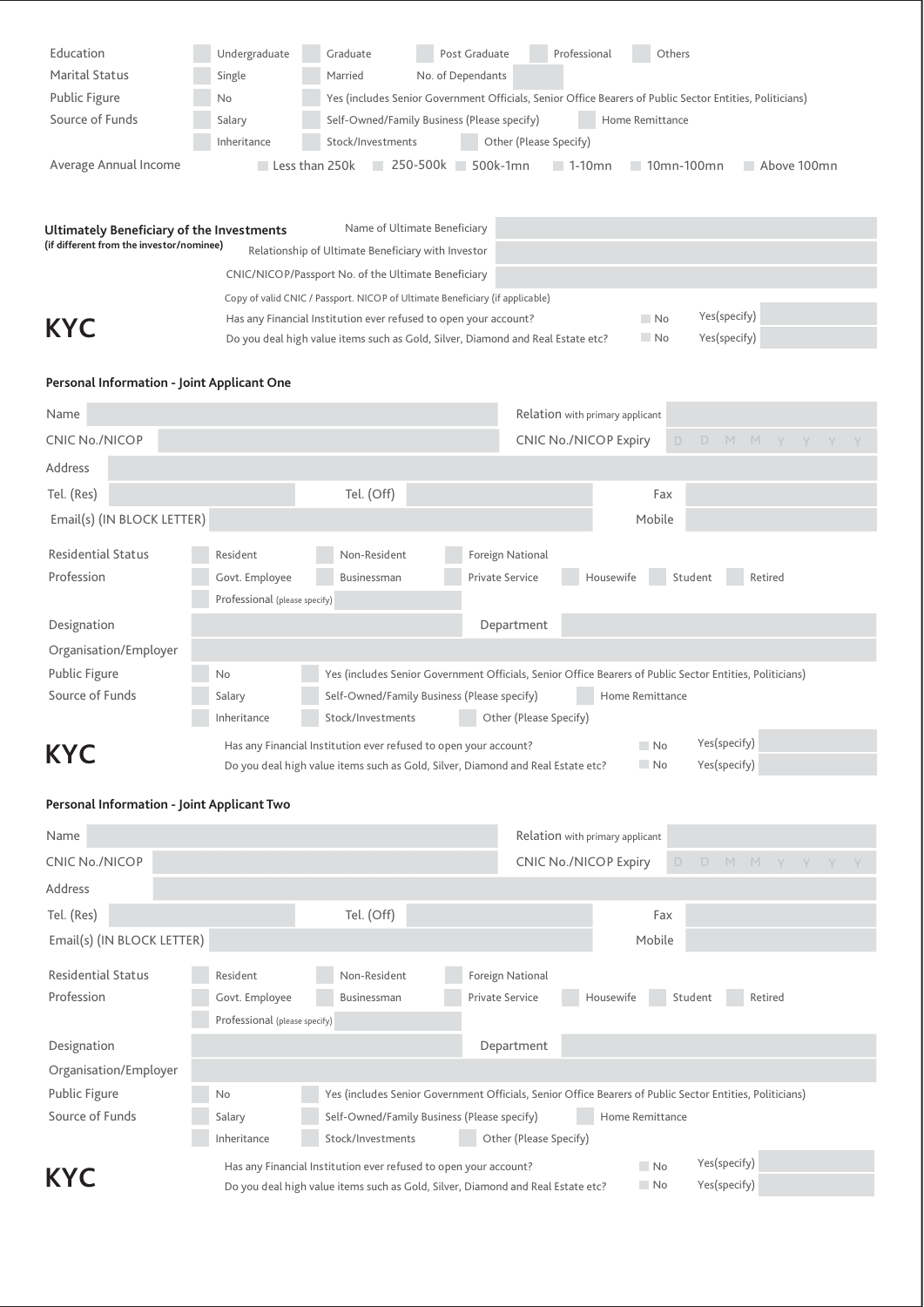## **Personal Information - Joint Applicant Three**

| Name                                                    |                                                                  |                                                                  |                                                                                                          | Relation with primary applicant |                                                                                                                                                     |
|---------------------------------------------------------|------------------------------------------------------------------|------------------------------------------------------------------|----------------------------------------------------------------------------------------------------------|---------------------------------|-----------------------------------------------------------------------------------------------------------------------------------------------------|
| CNIC / NICOP No.                                        |                                                                  |                                                                  | <b>CNIC / NICOP Expiry</b>                                                                               |                                 | D<br>D<br>M.<br>M<br>Y<br>Y.                                                                                                                        |
| Address                                                 |                                                                  |                                                                  |                                                                                                          |                                 |                                                                                                                                                     |
| Tel. (Res)                                              |                                                                  | Tel. (Off)                                                       |                                                                                                          | Fax                             |                                                                                                                                                     |
| Email(s) (IN BLOCK LETTER)                              |                                                                  |                                                                  |                                                                                                          | Mobile                          |                                                                                                                                                     |
| <b>Residential Status</b><br>Profession                 | Resident<br>Govt. Employee<br>Professional (please specify)      | Non-Resident<br>Businessman                                      | Foreign National<br>Private Service                                                                      | Housewife                       | Student<br>Retired                                                                                                                                  |
| Designation                                             |                                                                  |                                                                  | Department                                                                                               |                                 |                                                                                                                                                     |
| Organisation/Employer                                   |                                                                  |                                                                  |                                                                                                          |                                 |                                                                                                                                                     |
| Public Figure                                           | No                                                               |                                                                  | Yes (includes Senior Government Officials, Senior Office Bearers of Public Sector Entities, Politicians) |                                 |                                                                                                                                                     |
| Source of Funds                                         | Salary<br>Inheritance                                            | Self-Owned/Family Business (Please specify)<br>Stock/Investments | Other (Please Specify)                                                                                   | Home Remittance                 |                                                                                                                                                     |
|                                                         |                                                                  |                                                                  |                                                                                                          |                                 | Yes(specify)                                                                                                                                        |
|                                                         |                                                                  | Has any Financial Institution ever refused to open your account? | Do you deal high value items such as Gold, Silver, Diamond and Real Estate etc?                          | No.<br>No.                      | Yes(specify)                                                                                                                                        |
|                                                         |                                                                  |                                                                  |                                                                                                          |                                 |                                                                                                                                                     |
| <b>Risk Profiling (Rp) Questionnaire</b>                |                                                                  |                                                                  |                                                                                                          |                                 |                                                                                                                                                     |
|                                                         |                                                                  |                                                                  |                                                                                                          |                                 | Please answer the following questions as candidly as you can. Your answers will help us determine the most suitable asset allocation model for you. |
|                                                         |                                                                  |                                                                  |                                                                                                          |                                 | (Please select only ONE option for each question)                                                                                                   |
|                                                         |                                                                  |                                                                  |                                                                                                          |                                 |                                                                                                                                                     |
| 1) Please mention the age bracket you fall in:          |                                                                  |                                                                  |                                                                                                          |                                 |                                                                                                                                                     |
| Above 61 years<br>$\Box$                                | 55 - 60 years                                                    | 40 - 54 years<br>$\mathsf{C}$                                    | 25 - 39 years                                                                                            | e                               | Less than 25 years                                                                                                                                  |
| 2) I plan to keep my investment for:                    |                                                                  |                                                                  |                                                                                                          |                                 |                                                                                                                                                     |
| $\Box$<br>Less than a year                              | $1 - 3$ years                                                    | $3 - 5$ years                                                    | 5 - 10 years<br>l d                                                                                      |                                 | More than 10 years                                                                                                                                  |
| 3) I have enough savings to support my lifestyle for:   |                                                                  |                                                                  |                                                                                                          |                                 |                                                                                                                                                     |
| a<br>Up to 3 months                                     |                                                                  | Up to 6 months                                                   | Up to 1 year                                                                                             | $1 - 3$ years                   | e<br>Over 3 years                                                                                                                                   |
| 4) I would like my financial goals to be attained in:   |                                                                  |                                                                  |                                                                                                          |                                 |                                                                                                                                                     |
| a<br>Less than a year                                   | $\mathbf b$<br>$1 - 3$ years                                     | $3 - 5$ years                                                    | 5 - 10 years                                                                                             |                                 | More than 10 years                                                                                                                                  |
| 5) I can relate myself best to the following statement: |                                                                  |                                                                  |                                                                                                          |                                 |                                                                                                                                                     |
| I cannot bear any capital loss.<br>$\Box$               |                                                                  |                                                                  |                                                                                                          |                                 |                                                                                                                                                     |
| $\mathsf b$                                             | I will redeem my entire investment amount if I incur 5% loss.    |                                                                  |                                                                                                          |                                 |                                                                                                                                                     |
| $\subset$                                               | I will wait for my investment to appreciate if I incur 10% loss. |                                                                  |                                                                                                          |                                 |                                                                                                                                                     |
| $\mathsf d$                                             | I have other sources of income to maintain my lifestyle.         |                                                                  |                                                                                                          |                                 |                                                                                                                                                     |
| $\in$                                                   |                                                                  |                                                                  | I will invest on long term basis and will make additional investments when the price falls.              |                                 |                                                                                                                                                     |
| 6) For further investment I intend to take:             |                                                                  |                                                                  |                                                                                                          |                                 |                                                                                                                                                     |
| No risk<br>$\rm{d}$                                     |                                                                  |                                                                  |                                                                                                          |                                 |                                                                                                                                                     |
| $\mathsf{b}$                                            | Slight risk with reasonable return and principal protection      |                                                                  |                                                                                                          |                                 |                                                                                                                                                     |
| $\mathsf C$                                             | Moderate risk with higher than average return                    |                                                                  |                                                                                                          |                                 |                                                                                                                                                     |
| d                                                       | Moderate to high risk for potential greater returns              |                                                                  |                                                                                                          |                                 |                                                                                                                                                     |

e High risk for superior returns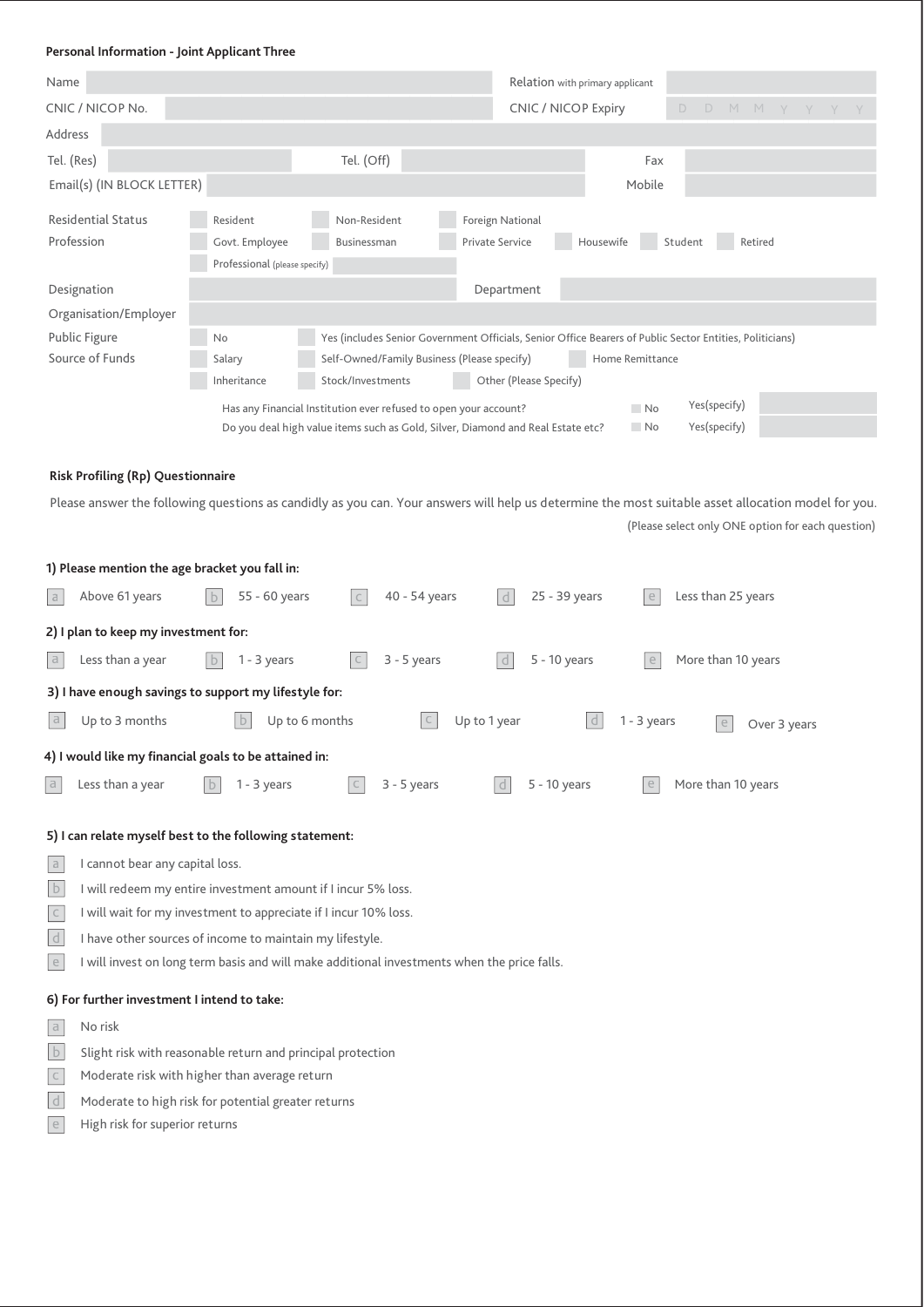## **7) If I incur substantial initial loss I would:**

- Redeem my investment  $\overline{a}$
- $\|b\|$  Switch to safer and secure investment option
- $\boxed{c}$  Hold my investment and decide later
- $\vert$  d  $\vert$  Observe economic situation and market outlook
- $\boxed{e}$  Continue with my investment plan

## **8) I usually invest/keep my money in:**

- Current Account  $|a|$
- b PLS/Savings/TDR's
- c Fixed Income Mutual Fund/National Savings Schemes/Prize Bond
- Stock/Share/Equity based mutual fund
- Real Estate

| <b>SCORING</b>       | $a = -2$ |                        | $b = -1$ $c = 0$ |  | $d=1$                 | $e=2$ |                  |                                                                                                            |  |  |  |  |
|----------------------|----------|------------------------|------------------|--|-----------------------|-------|------------------|------------------------------------------------------------------------------------------------------------|--|--|--|--|
| <b>Ouestions</b>     |          |                        |                  |  | 2 3 4 5 6 7           | - 8   |                  | Total                                                                                                      |  |  |  |  |
| Score                |          |                        |                  |  |                       |       |                  |                                                                                                            |  |  |  |  |
| Recommended Strategy |          |                        |                  |  |                       |       |                  |                                                                                                            |  |  |  |  |
| <b>Options</b>       |          | Score                  |                  |  | <b>Risk Level</b>     |       | <b>Fund Type</b> |                                                                                                            |  |  |  |  |
| Α                    |          |                        | (-20 to -6)      |  | Low                   |       |                  | Money Market Fund or Income Fund (Conventional / Islamic)                                                  |  |  |  |  |
| B                    |          | (-5 to 6)<br>(7 to 20) |                  |  | Medium<br><b>High</b> |       |                  | Balanced Fund or Asset Allocation (Conventional / Islamic)<br>Equity / Stock Fund (Conventional / Islamic) |  |  |  |  |

### **Consent:**

I understand and sagree saisagree with the strategies proposed by the 786 IL advisor to achieve my investment goals. Further, I will notify the adviser of any changes in my information, risk tolerance, goals or investments. I further declare that my financial needs may change over time and I shall be solely responsible for all my current and future investment, conversion and transfer transactions if these transactions are not in accordance with my above mentioned risk profiling results.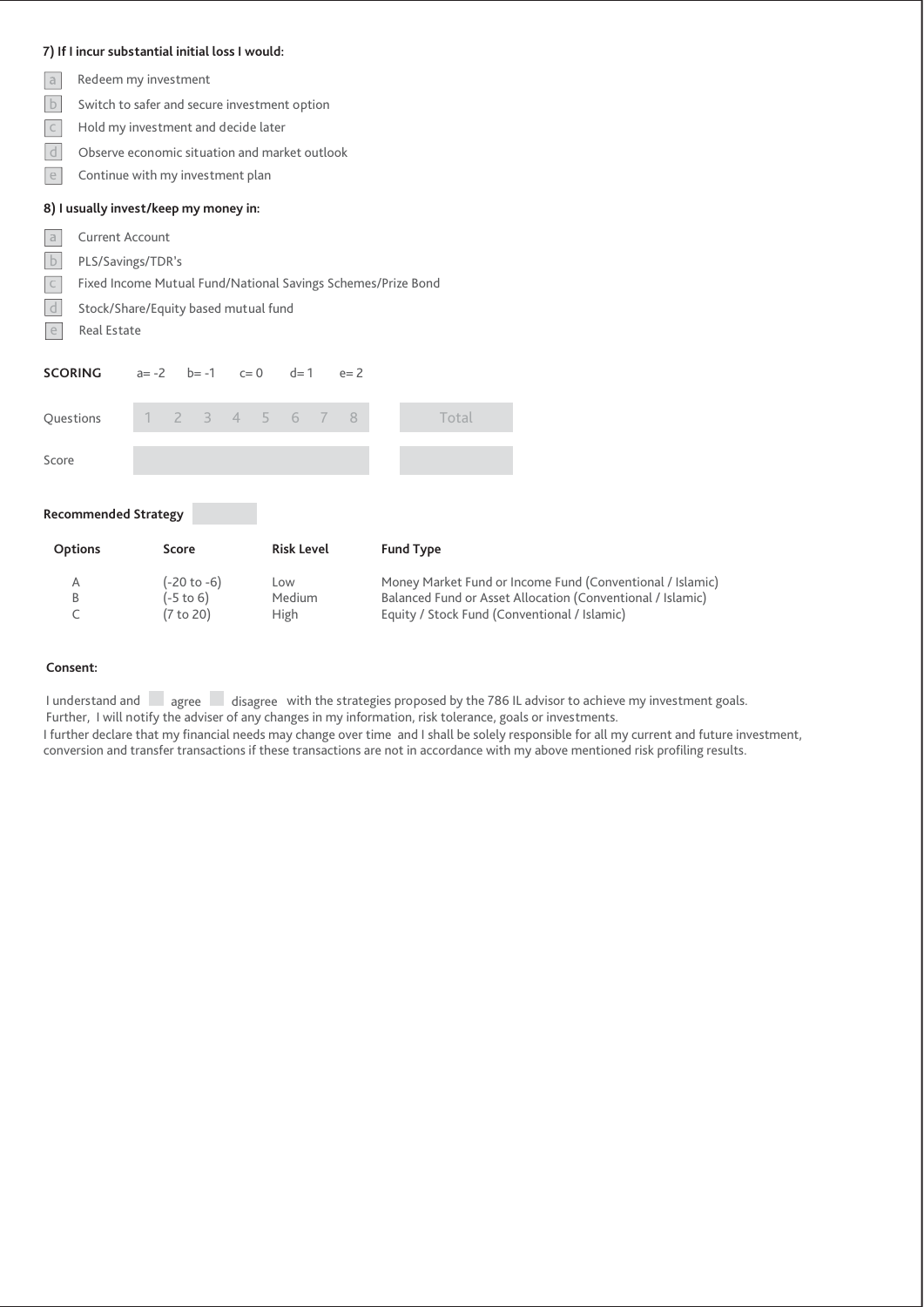## **FATCA Checklist**

# **For Individual & Joint Account Holders (Please write clearly using BLOCK LETTERS)**

\*If any of the below is selected as "YES" then kindly provide country specific supporting documents with details

| S#              | Particulars                                              | <b>Primary Applicant</b> | Joint Applicant 1 | Joint Applicant 2    | Joint Applicant 3 |
|-----------------|----------------------------------------------------------|--------------------------|-------------------|----------------------|-------------------|
| 1               | <b>Full Name</b><br>First                                |                          |                   |                      |                   |
|                 | Middle                                                   |                          |                   |                      |                   |
|                 | Last                                                     |                          |                   |                      |                   |
|                 |                                                          |                          |                   |                      |                   |
| 2               | Country of Birth                                         |                          |                   |                      |                   |
| 3               | Do you have Multiple                                     | Yes<br>No                | Yes<br>No         | Yes<br>No            | Yes<br>No         |
|                 | Nationalities/Passports?                                 | Nat 1:                   | Nat 1:            | Nat 1:               | Nat 1:            |
|                 |                                                          | Nat 2:                   | Nat 2:            | Nat 2:               | Nat 2:            |
|                 |                                                          | Nat 3:                   | Nat 3:            | Nat 3:               | Nat 3:            |
|                 |                                                          |                          |                   |                      |                   |
| $\overline{4}$  | Do you currently hold<br>US Green Card or                | Yes<br>No                | Yes<br>No         | Yes<br>No            | Yes<br>No         |
|                 | US permanent residency?                                  | Card#                    | Card#             | Card#                | Card#             |
|                 |                                                          |                          |                   |                      |                   |
| 5               | Are you a Tax Resident in<br>the US?                     | Yes<br>No                | Yes<br>No         | Yes<br>No            | in.<br>Yes<br>No  |
|                 |                                                          |                          |                   |                      |                   |
| 6               | Overseas / Care - of Mailing                             |                          |                   |                      |                   |
|                 | Address & fone No                                        |                          |                   |                      |                   |
|                 |                                                          |                          |                   |                      |                   |
|                 |                                                          |                          |                   |                      |                   |
|                 |                                                          |                          |                   |                      |                   |
| $\overline{7}$  | Have you renounced your<br>foreign citizenship or        | Yes<br>No                | Yes<br>No         | Yes<br>No            | Yes<br>No         |
|                 | residency?                                               |                          |                   |                      |                   |
|                 |                                                          |                          |                   |                      |                   |
| 8               | Have you given Power of<br>Attorney to any Person        | Yes<br>No                | Yes<br>No         | Yes<br>No            | Yes<br>No         |
|                 | residing overseas?<br>Please provide Attorney's Address: |                          |                   |                      |                   |
|                 |                                                          |                          |                   |                      |                   |
|                 |                                                          |                          |                   |                      |                   |
|                 |                                                          |                          |                   |                      |                   |
| 9               | Have you given any standing                              |                          |                   |                      |                   |
|                 | instruction to transfer funds                            | Yes<br>$\mathsf{No}$     | Yes<br>No         | Yes<br>$\mathsf{No}$ | Yes<br>No         |
|                 | to an account in US?                                     |                          |                   |                      |                   |
| 10 <sup>°</sup> | W8BEN /W9 Forms<br>submitteds with date of               | Yes<br>No                | Yes<br>No         | Yes<br>No            | Yes<br>No         |
|                 | Submission.                                              |                          |                   |                      |                   |
|                 |                                                          |                          |                   |                      |                   |